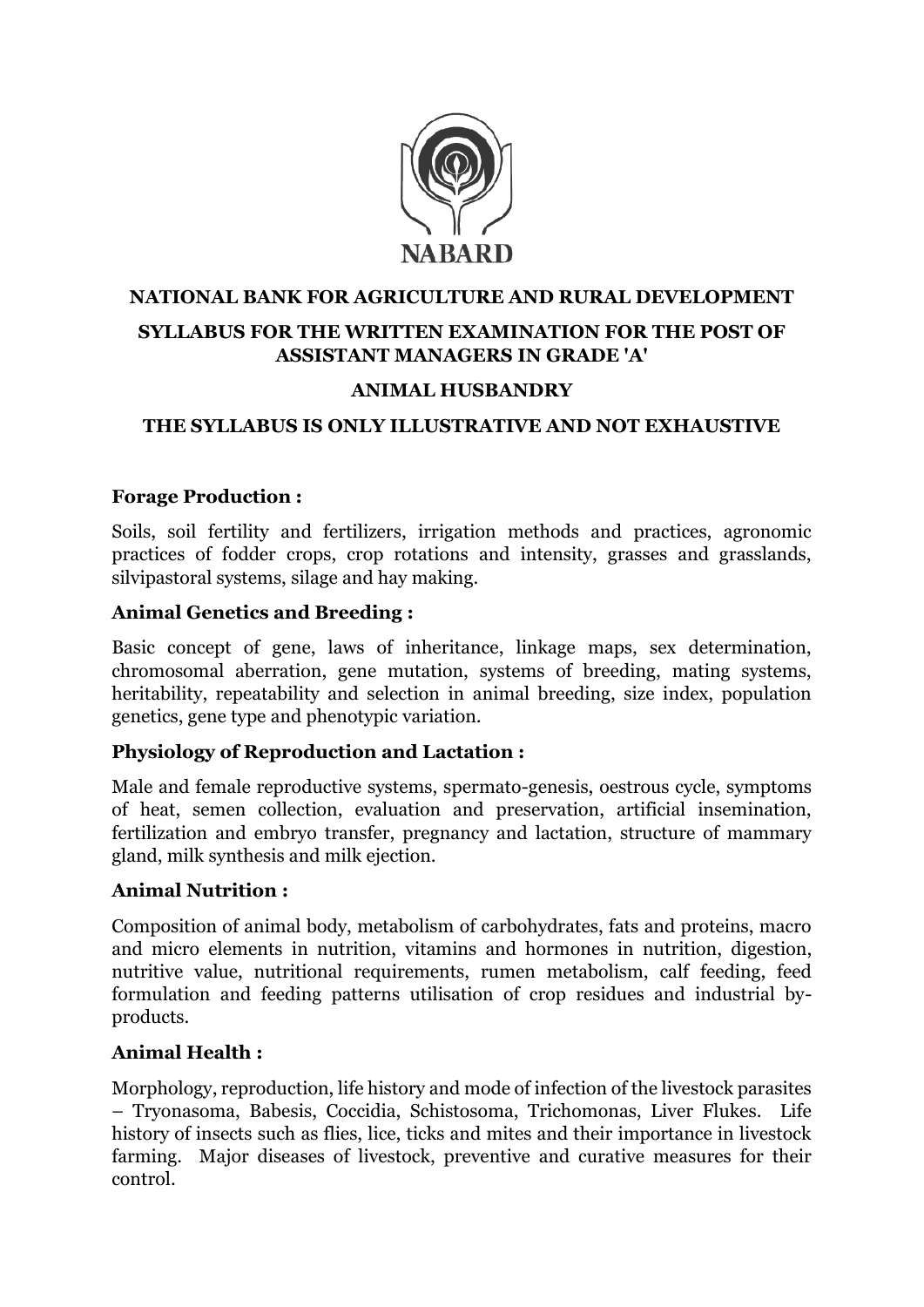#### **Dairy Management and Economics :**

Principles of management of farm and labour, various classes of farm stock, sanitation in dairy farm and water, disposal of sewage and clean milk production, management functions, factors affecting farm efficiency, farm planning and budgeting, resource allocation, economic consideration of herd size, milk production, cost of inputs, labour efficiency.

#### **Dairy Science :**

- Composition of milk and factors affecting its legal standards for milk in India, physical properties and nutrition value of milk. Chemistry of lipids, protein and lactose, vitamins in milk and mineral balance.
- Type of micro-organisms in milk and their morphological characteristics, milk borne diseases. Hygienic milk production, growth of bacteria in milk, milk fermentation, bacteriological grading in milk, indigenous milk products – manufacturing process, chemical composition and microbiology of products like khoa, burfi, channa, paneer, shrikhand.
- Western milk products Manufacturing process of products like skim milk / whole milk powder, cheese, ghee, table butter, baby food, ice cream. Chemical composition of various products and fermented milk.
- Variation in milk composition in relation to species, storage and heat treatment, bacteriology of starter cultures, fermented milks, condensed milk and dried milks.
- Milk procurement methods, price fixation and marketing of milk and milk products.

### **Poultry Production :**

Breeds of poultry – genetic principles – selection methods – mating systems – economic traits – poultry production systems and management of feeding, disease control and marketing of poultry products – other species – quails, ducks and guinea fowl.

### **Other Species of Livestock (Sheep, Goat, Pig and Rabbit) :**

Important breeds – production systems, management – feeding – disease control – marketing.

#### **Meat and Meat Products :**

Production of meat – composition and characteristics of good meat – slaughter houses meat inspection – preservation of meat – meat by-products and its utilization.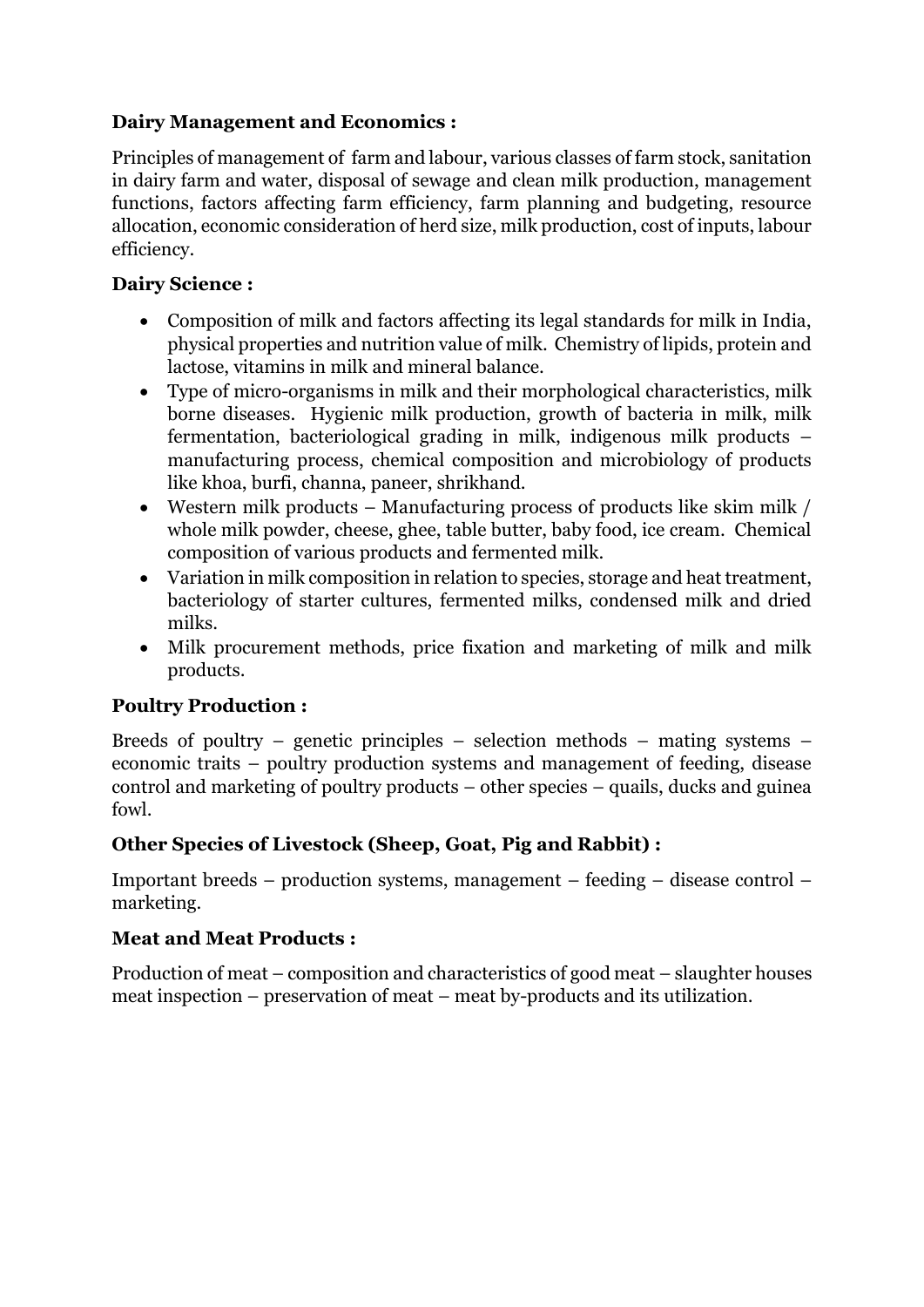

# **NATIONAL BANK FOR AGRICULTURE AND RURAL DEVELOPMENT**

## **सहायक प्रबन्धक – ग्रेड 'ए' – अधधकारी पद केधिए भर्ती हर्तेुधिधिर्त परीक्षा केधिए पाठ्यक्रम**

## **पशुपािन / डेयरी**

## **यह पाठ्यक्रम केवि धनदशी है, सम्पूर्णनहीं**

#### **चारा उत्पादन :**

मृदा, मृदा उर्वरता और उर्वरक, सिंचाई प्रणाली और कारयावयवहार, चारा फसलों की शस्य विज्ञानसम्यक कार्यप्रणाली, फसल चक्र और सघनता, घास तथा घास के मैदान, वन चरागाह प्रणाली, साइलेज तथा बाड़ उगाना.

## **पशुजनन धवज्ञान और सकं रर् :**

वंश की मूल अवधारणा, वंशानुक्रम का सिद्धान्त, संबद्धता सूत्र, नर-मादा निर्धारण, क्रामोजोनिक बिभ्रंशन, जीन – उत्परिवर्तन, संकरण पद्धति, संगम (गर्भाधान) प्रणाली, वंशागतित्व, आवृतित्व और पशु संकरण में चयन, आकार-अनुसूची, पशु संख्या जीनेटिक, जीनेटाइप और फेनाटाइपिक अंतर.

## **प्रजनन और दुग्ध स्त्रवन की धिधजओिॉजी :**

नर और मादा प्रजनन प्रणाली, शुक्राणु जीनेसिस, डिंबाणु चक्र, हीट के लक्षण, वीर्य संग्रहण, वर्गिकरण एवं संरक्षण, कृत्रिम गर्भाधान, प्रजननता और भ्रूण-प्रतिरोपित गर्भाधान और मातृत्व ग्रंथियों की दुग्ध-स्त्राव संरचना, दुग्ध संश्लेषण और दुग्ध निष्काशन.

### **पशुपोषाहार :**

पशु शरीर की बनावट, कार्बोहाइड्रेट, वसा और प्रोटीनों का उपापाचन, पोषाहार में बृहत और लघु तत्व, पोषाहार में विटामिन तथा हारमोन, पाचन, पोषक तत्व, पोषक आवश्यकताएं, "रियूमन मैटाबौलिजम" बछड़ा-पोषण, चारा तैयार करना और आहार प्रणाली. फसलों के अवशिष्टों और औद्योगिक सह उत्पादों का उपयोग.

### **पशुस्वास््य :**

आकृति वर्णन, प्रजनन, जीवन-वृत्त और पशुओं में परजीवी रोगाणुओं के संक्रामण के माध्यम – ट्रायोनोसोमा, बेबेसिस, कोस्सीडिया, स्किस्टोसोमा, ट्रायकोयोनस, लिवर फ्लूक्स, मक्खियों, जूंये, किलनी, माइट जैसे कीटों